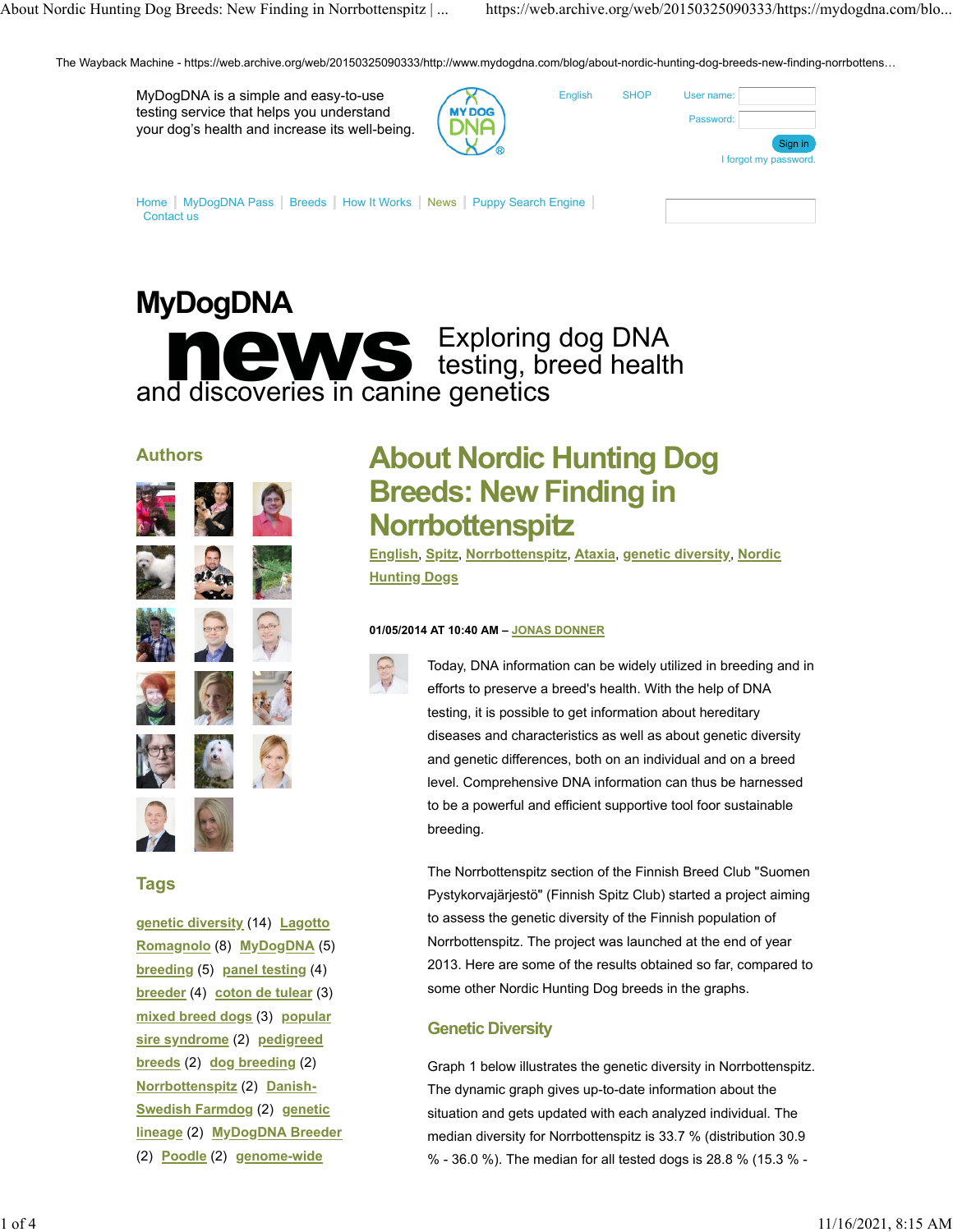**[analysis](https://web.archive.org/web/20150325090333/https://mydogdna.com/blog/tags/genome-wide-analysis)** (2) **[DNA testing](https://web.archive.org/web/20150325090333/https://mydogdna.com/blog/tags/dna-testing)** (1) **[Bernese Mountain Dog](https://web.archive.org/web/20150325090333/https://mydogdna.com/blog/tags/bernese-mountain-dog)** (1) **[Kerry Blue Terrier](https://web.archive.org/web/20150325090333/https://mydogdna.com/blog/tags/kerry-blue-terrier)** (1) **[genetic](https://web.archive.org/web/20150325090333/https://mydogdna.com/blog/tags/genetic-differences) [differences](https://web.archive.org/web/20150325090333/https://mydogdna.com/blog/tags/genetic-differences)** (1) **[Curly Coated](https://web.archive.org/web/20150325090333/https://mydogdna.com/blog/tags/curly-coated-retriever) [Retriever](https://web.archive.org/web/20150325090333/https://mydogdna.com/blog/tags/curly-coated-retriever)** (1) **[Lagotto Week](https://web.archive.org/web/20150325090333/https://mydogdna.com/blog/tags/lagotto-week)** (1) **[Appenzell Cattle Dog](https://web.archive.org/web/20150325090333/https://mydogdna.com/blog/tags/appenzell-cattle-dog)** (1) **[Irish](https://web.archive.org/web/20150325090333/https://mydogdna.com/blog/tags/irish-soft-coated-wheaten-terrier) [Soft Coated Wheaten Terrier](https://web.archive.org/web/20150325090333/https://mydogdna.com/blog/tags/irish-soft-coated-wheaten-terrier)** (1) **[Nordic Hunting Dogs](https://web.archive.org/web/20150325090333/https://mydogdna.com/blog/tags/nordic-hunting-dogs)** (1) **[Ataxia](https://web.archive.org/web/20150325090333/https://mydogdna.com/blog/tags/ataxia)** (1) **[Entlebucher Mountain Dog](https://web.archive.org/web/20150325090333/https://mydogdna.com/blog/tags/entlebucher-mountain-dog)** (1) **[Greater Swiss Mountain](https://web.archive.org/web/20150325090333/https://mydogdna.com/blog/tags/greater-swiss-mountain-dog)**

**[Dog](https://web.archive.org/web/20150325090333/https://mydogdna.com/blog/tags/greater-swiss-mountain-dog)** (1) **[Spitz](https://web.archive.org/web/20150325090333/https://mydogdna.com/blog/tags/spitz)** (1)

### **Archive**

Choose month and year:

- Choose -

40.1 %). Compared to other Nordic Hunting Dog breeds, the state of the Norrbottenspitz population is quite good. The median for all Nordic Hunting Dogs combined (including also Norrbottenspitz) is 28.1 %, which is lower than the figure for all tested population. The genetic diversity distributions in other Nordic Hunting Dogs are listed under the graph. Some of these are based on a limited sample of dogs, and more dogs would need to be tested to get a more accurate view of the situation.



| Finnish Spitz            | $24.0 \% - 32.2 \%$ |
|--------------------------|---------------------|
| Karelian Bear Dog        | $27.1 \% - 34.0 \%$ |
| Norwegian Elkhound, grey | $22.7 \% - 29.9 \%$ |
| Swedish Elkhound         | $26.1\% - 31.6\%$   |

Graph 2 indicates how smilar or different the Nordic Hunting Dog breeds are genetically.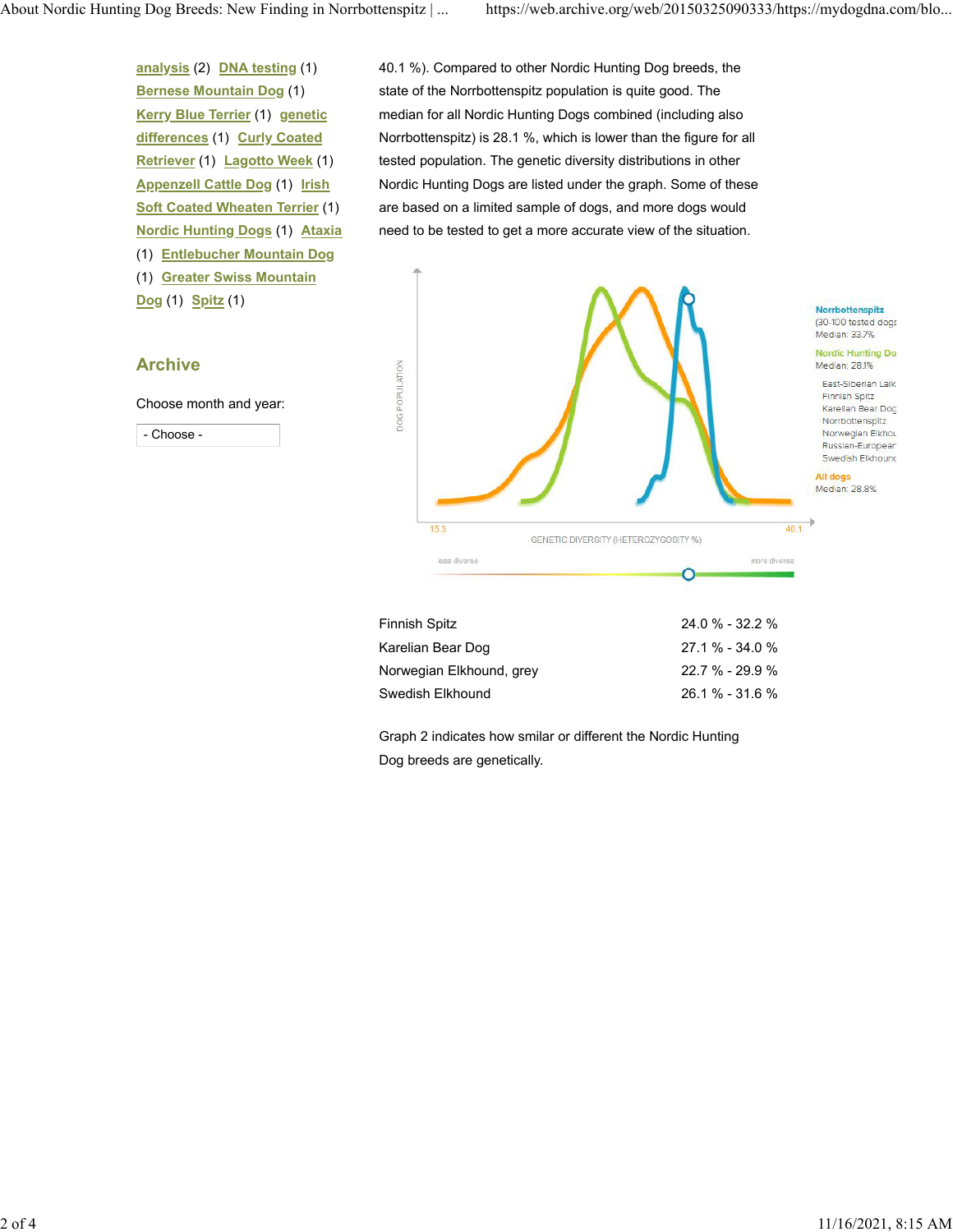Overall, based on the genetic diversity analysis, it can be concluded that the Finnish Norrbottenspitz population has a higher level of genetic diversity compared to what is observed across all tested dogs, as well as other Nordic Hunting Dogs, in the MyDogDNA database. In fact, Norrbottenspitz is one of the breeds with the highest diversity level observed in the database so far. The result was more or less expected, as the Finnish Spitz Club describes the breed's Finnish population as young and heterogeneous. The most likely reason for the high level of diversity is the maintenance of open stud books; "new blood" has constantly been brought into population. This can be considered positive for the breed's health, vitality and adaptability. It is also worth remembering that genetic differences between individuals form the raw material for selection: Without genetic differences, there will be fewer differences in observable characteristics, and only little variability in breeding material to take the breed forward.

# **Analyzed genetic disorders**

As part of the MyDogDNA analysis, about 100 known mutations that cause genetic disorders were examined from each dog (**[http://www.mydogdna.com/sites/default/files/files](https://web.archive.org/web/20150325090333/http://www.mydogdna.com/sites/default/files/files/mydogdna_tested_disorders_and_traits_2014.pdf) [/mydogdna\\_tested\\_disorders\\_and\\_traits\\_2014.pdf](https://web.archive.org/web/20150325090333/http://www.mydogdna.com/sites/default/files/files/mydogdna_tested_disorders_and_traits_2014.pdf)**). None of the studied genetic disorders had previously been found in Norrbottenspitz. However, MyDogDNA's approach to screen widely for genetic disorders has proven to be successful. We have made a number of new findings, i.e. found mutations for the first time in breeds in which these mutations have previously